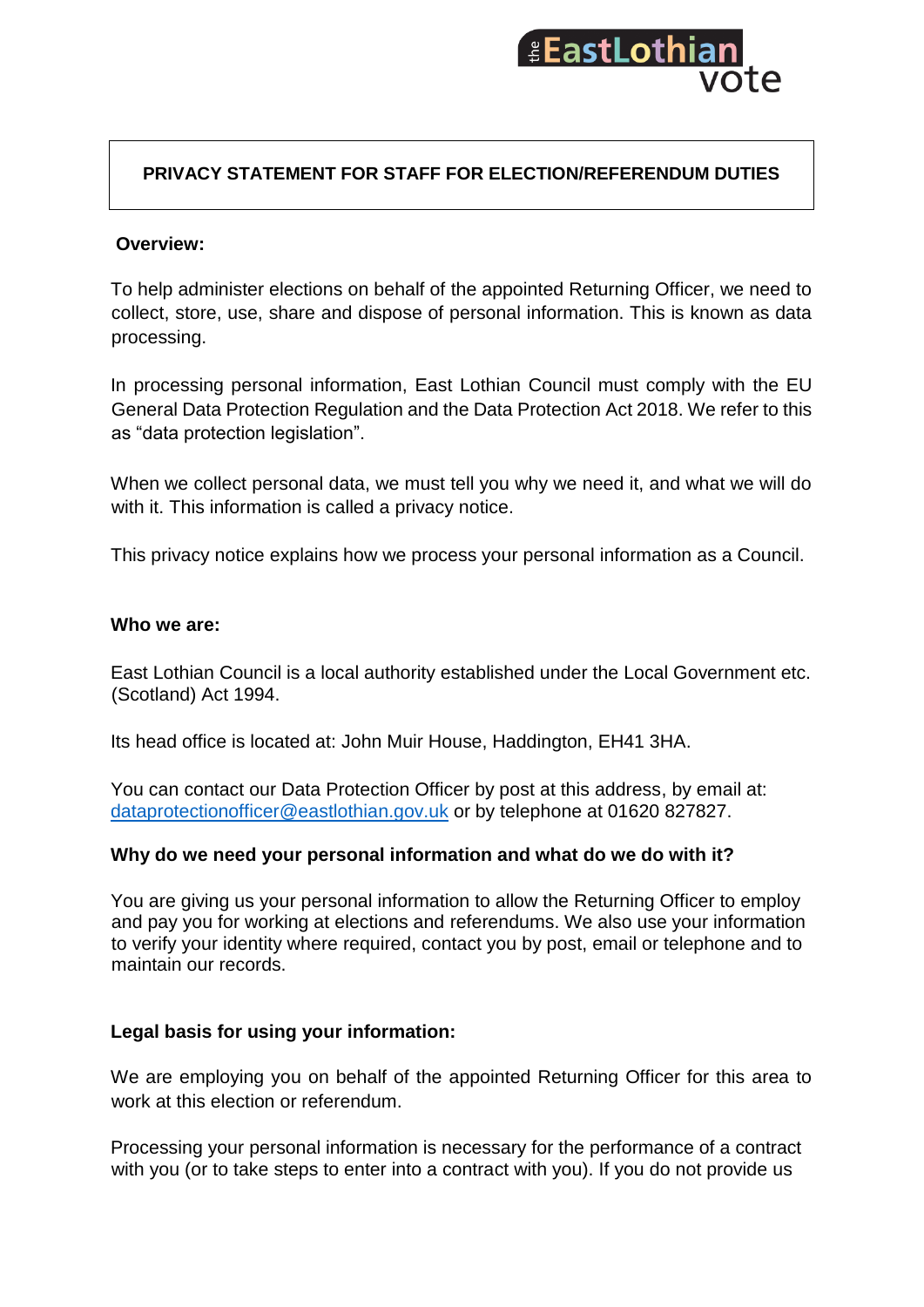

with the information we have asked for then we will not be able to provide this service to you.

We will not use or share your information for marketing purposes, unless we ask for, and you specifically give us, permission to do so.

### **Who do we share your information with?**

To provide you with efficient services, we will sometimes share your personal information between teams within the Council, and with external partners and agencies involved in delivering services on our behalf.

The Council may also provide personal information to third parties, but only where it is necessary, either to comply with the law or where permitted under data protection legislation.

We are legally obliged to share certain data with other public bodies, such as HMRC and will do so where the law requires this. Specifically for this processing we are legally obliged to share information about payments made to you with HMRC. We are also legally obliged to safeguard public funds so we are required to verify and check your details internally for fraud prevention. We may share this information with other public bodies (and also receive information from these other bodies) for fraud checking purposes.

We will also generally comply with requests for specific information from other regulatory and law enforcement bodies where this is necessary and proportionate.

We will only share your information with partners or suppliers who have sufficient measures and procedures in place to protect your information and can meet their legal obligations under data protection legislation.

## **How long do we keep your information for?**

We only keep your personal information for the minimum period amount of time necessary. Sometimes this time period is set out in the law, but in most cases it is based on the business need.

The Councils Record Retention schedule sets out the retention periods that apply to employment and payment records for the various elections that we administer.

## **Your rights under data protection law:**

Under data protection legislation you have certain rights which are set out below.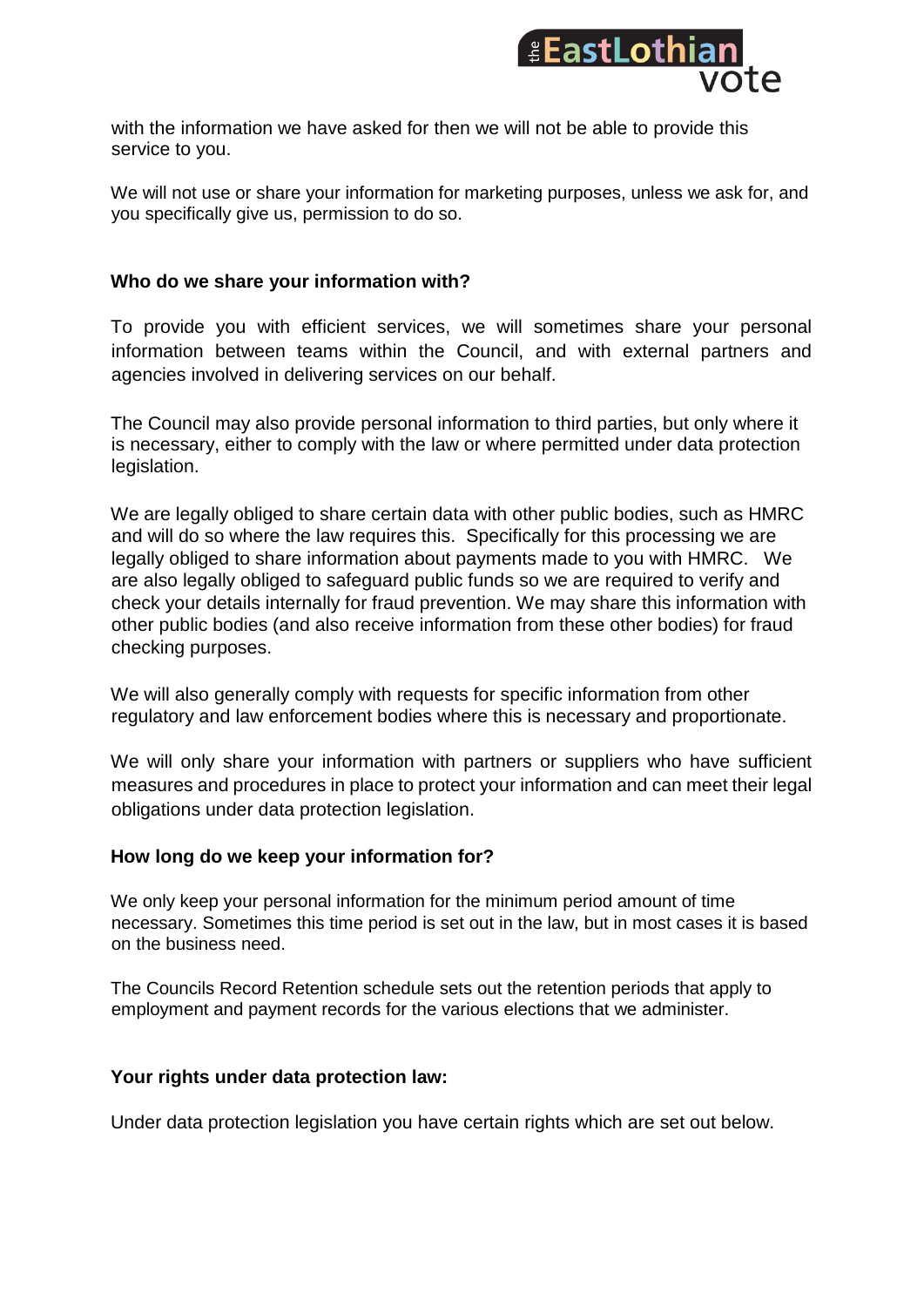

- **The right to be informed** about how we collect and use your personal information through privacy notices such as this.
- **The right to request information we hold about you**. This is known as a subject access request and is free of charge. We must respond within one month, although this can be extended to three months if the information is complex.
- **The right to rectification**. You are entitled to have your information rectified if it is factually inaccurate or incomplete. We must respond to your request within one month. If we decide to take no action, we will tell you why and let you know about your right of complaint to the UK Information Commissioner.
- **The right to erasure**. You have the right to ask us to delete your information or stop using it. It will not always be possible for us to comply with your request, for example if we have a legal obligation to keep the information. If we decide to take no action, we will tell you why and let you know about your right of complaint to the UK Information Commissioner.
- **The right to restrict processing**. You have the right to restrict how your data is processed in certain circumstances, for example if the information is not accurate. If a restriction is applied, we can retain just enough information to ensure that the restriction is respected in future. If we decide to lift a restriction on processing we must tell you.
- **The right to data portability**. If we are processing your personal data with your consent, and it is held in a structured, commonly used, machine readable form, you have a right to ask us to transmit it to another data controller so they can use it. This right does not apply if we process your personal data as part of our public task.
- **The right to object**. You can object to your information being used for profiling, direct marketing or research purposes.
- You have rights in relation to **automated decision making and profiling**, to reduce the risk that a potentially damaging decision is taken without human intervention.

To make a subject access request, or to exercise any of your rights, please contact the Freedom of Information Team at [foi@eastlothian.gov.uk.](mailto:foi@eastlothian.gov.uk)

.